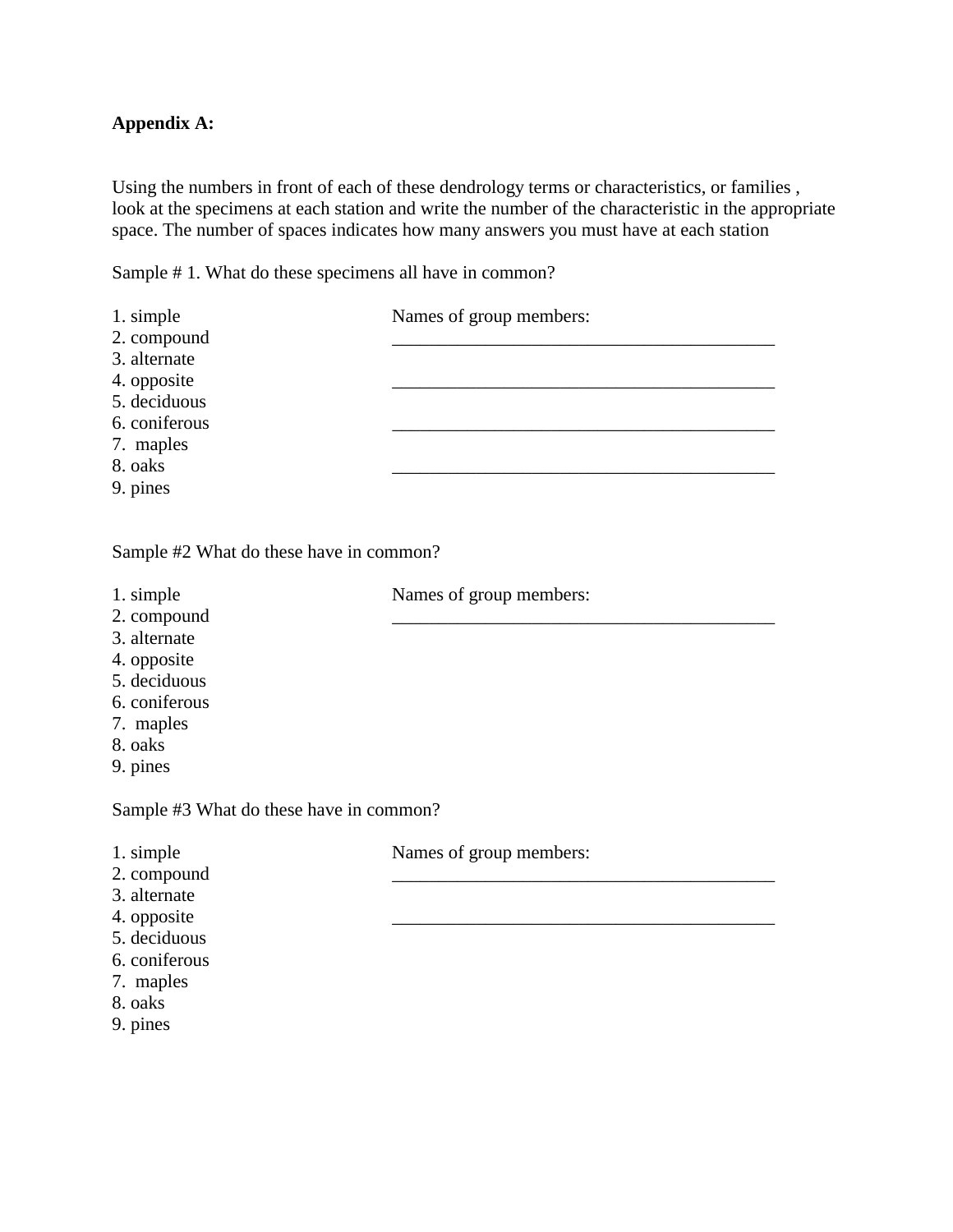Sample #4 What do these have in common?

| 1. simple     | Names of group members: |
|---------------|-------------------------|
| 2. compound   |                         |
| 3. alternate  |                         |
| 4. opposite   |                         |
| 5. deciduous  |                         |
| 6. coniferous |                         |
| 7. maples     |                         |
| 8. oaks       |                         |
| 9. pines      |                         |

Sample #5 What do these have in common?

- 1. simple Names of group members:
- 2. compound
- 3. alternate
- 4. opposite
- 5. deciduous
- 6. coniferous
- 7. maples
- 8. oaks
- 9. pines

Sample #6 What do these have in common?

- 
- 2. compound
- 3. alternate
- 4. opposite
- 5. deciduous
- 6. coniferous
- 7. maples
- 8. oaks
- 9. pines

1. simple Names of group members: